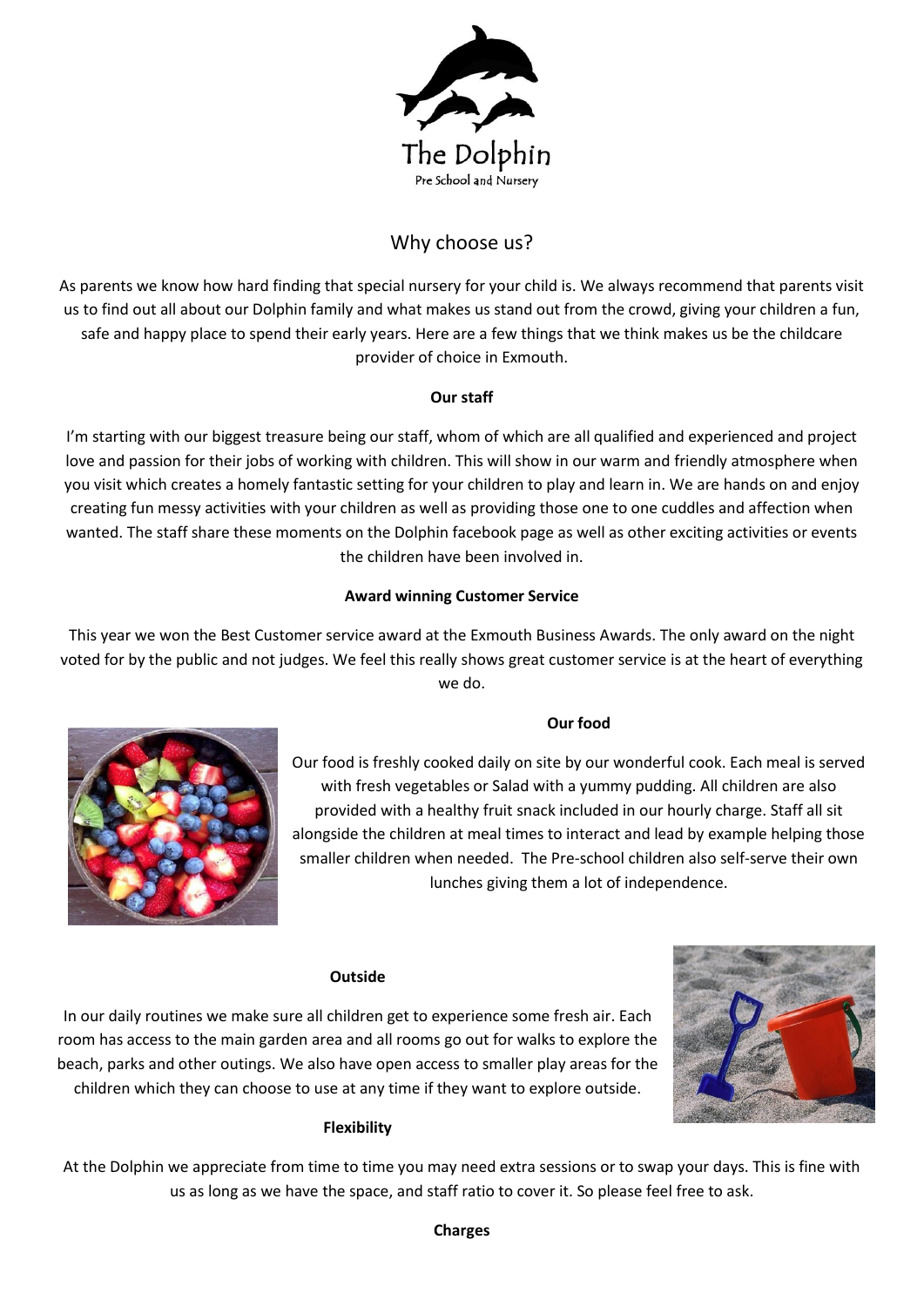We don't charge when we are closed. This may seem obvious but lots of nurseries charge for bank holidays and the week between Christmas and New Year when they are closed- we don't!!

## **Feel part of our family**

People often refer to us as the Dolphin family. We pride ourselves on always giving a warm welcome and making time to give parents a good hand over for what their child has been up to that day. We always have someone available to talk to about any concerns or worries you may have as a parent and work alongside you to get the best outcome for your child.

## **Settling in sessions**

We offer an extremely flexible settling in experience which is tailored to your child's individual needs and led by you as parents as of course you know them best. We invite the family in for a session so that we get to know each other and talk through your needs. This ensures your child has a smooth transition into nursery. The taster sessions the week before their start date are completely free!

## **All about me books**

We use a paper based record system for your child so that each child has their own book of their time with us and their achievements. We include photographs and craft work which becomes a real keepsake and something lovely to share and talk through together. Lots of nurseries are now moving to online systems whist we see the benefits of having a

special book in your hands to treasure forever is something special.

## **Parent's evenings**

We invite parents in twice a year for a parents evening where you get to speak with your child's key worker and find out how they are progressing and gives you time to talk about anything you may want to find out about.



## **CCTV**

All main rooms and the outside area are covered by secure CCTV. This is put in place to safeguard your child and our Dolphin family at all times.

But if all these things aren't enough, we are so confident that you and your family will love the Dolphin, if you aren't satisfied within the first month we will give you a refund.